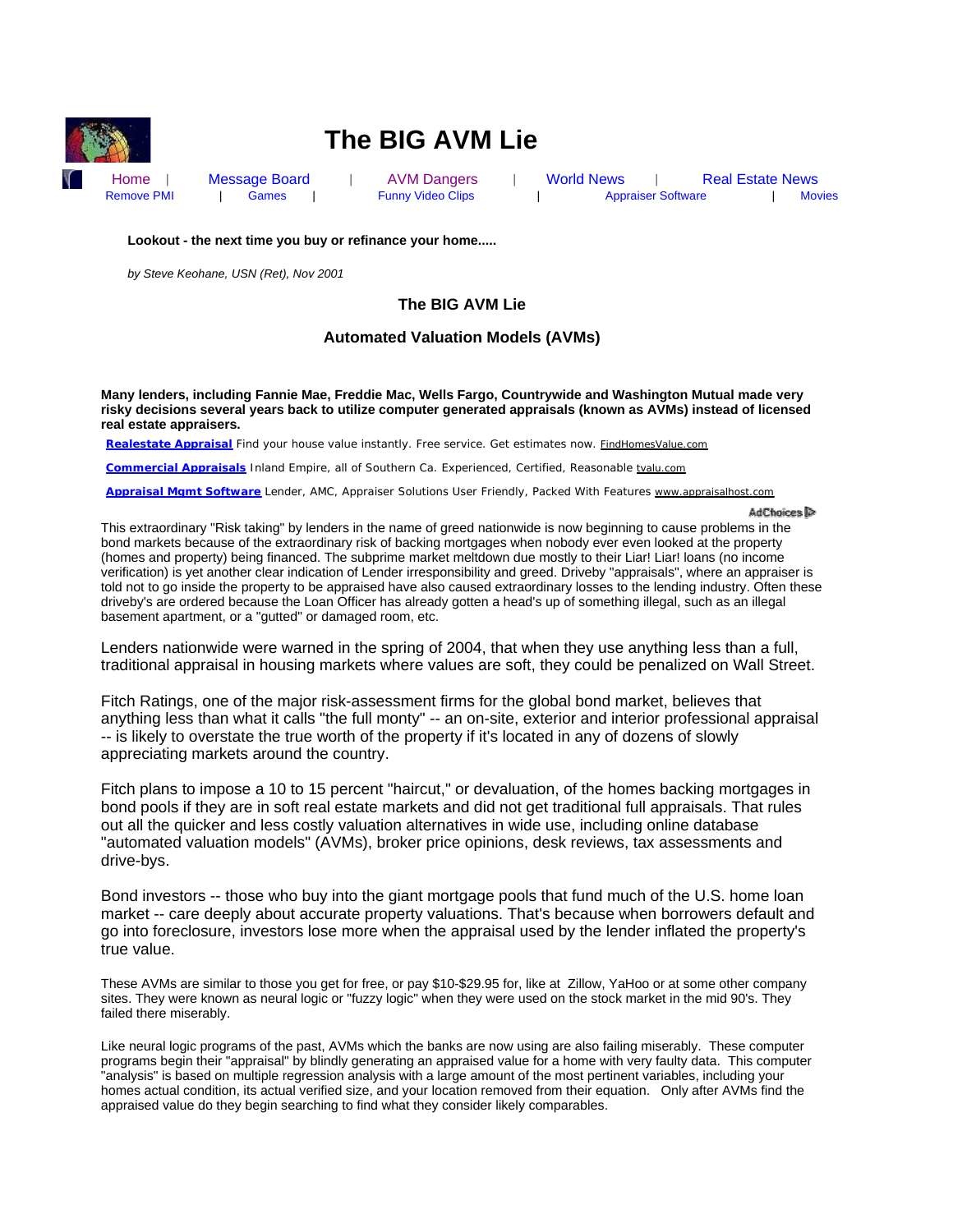The reason the banks are doing this is not to save you money--but to increase their own bottom line (they collect the fee). This also allows the lender to "fudge" these computer generated home valuations, because no 3rd party (like an appraiser) is now watching them. When a mortgage company is involved, our experience as state licensed appraisers is that a large percentage (not all) of loan officers will do anything it takes to "push a loan" just to collect their own commission. This is not always in your best interest! Suppose you owe much more than your home is worth, and the real estate market takes a down turn; you may soon find yourself filing bankruptcy if you had to sell your home. Relying on these AVMs to give you a value prior to selling your home could very well cost you \$10,000-\$100,000 in lost equity. It has happened to many people.

# **AVMs and LOW VALUES**:

**Lenders Choice** Real Estate Appraisal Management Nationwide HVCC Compliance lcamonline.com

**A-IT CMMI Appraisals** SEI Certified CMMI Lead Appraisers High Maturity & All Constellations www.assess-it.com **Appraiser? Check this out** New website will help you find the resources you need. It's 100% free! www.InformedAppraiser.com **Search Property Records** Search Public & Vital Records Free! Updated Daily Intelius.com/PublicRecords

#### AdChoices D

AVMs base their value estimates without anyone ever evaluating the condition of your home or the condition of the comparable sales used to estimate your value. AVMs nearly always totally ignore the number one criteria in real estate- location. These computer programs could care less if your home is located in a much superior neighborhood--an inferior neighborhood is often separated by just one street from you. These computer programs don't care if you have an ocean front view, or even a "crack house" view. A comparable which your home is judged by these AVMs may have sold low because half its foundation was falling down a cliff. This AVM comparable could have sold low because most of its lot is far from level--perhaps even a rocky cliff. It could have sold low by \$50,000 because it has urea formaldehyde in the walls. The point is, --AVMs don't ask questions, and don't see anything. AVMs simply do not care. Because it's within their "circle" (distance from your home) computers figure it is equal to yours. AVMs always indiscriminately compare your neighborhood with run-down and other incompatible neighborhoods. That's because computers cannot see the difference as they incorrectly analyze data in an office hundreds or thousands of miles away from you.

Computer generated evaluation databases are predominated by 10-15 year old county data. This data most likely does not show whether you renovated your home's interior or exterior, put in new thermal windows, finished your basement, added an in ground pool, deck or porch. Computer generated evaluations will most likely miss your new kitchen and your new bathroom also. Additionally, AVMs are not likely to measure your home correctly. And they'll probably miss that finished 3rd floor and that new \$60,000 addition in the rear. In short, AVMs do oranges against apples. They'll include a finished basement as if living area (gross living area) in the comparable sale--and often they'll not do the same with your home.

Computer generated evaluation databases will most likely not include "fresh sales" in your neighborhood, or even across the street from you. If you have waterfront property, a computer evaluation will most likely compare your home against a non-waterfront home. Should your lot spill over to another town or even another state, this AVM will most likely miss that lot portion outside of your town. Computer generated evaluations will not talk to local brokers about why a home sold so high, or so low. They will also miss a lot of good comparables that exist when a homeowner sells their own property (FSBO). If you have a lot that could be sub-divided to give you a windfall of \$100,000-\$100,000,000, unlike an appraiser- the bank computer will give you no "heads up" so that your "gravy" goes to the new buyer--and you are none the wiser.

The worse thing about these computer evaluation models (AVMs) is that they are spitting out reports to homeowners who are basing their selling decisions on these. We suggest if you lose money by relying on one of these - that you contact an attorney and file suit. AVMS are often falsely advertised as "Appraisers", "Real Estate Appraisers" and "Appraisal" on internet search engines.

The ARIZONA Real Estate Appraiser Board is the first in the nation to try and do something about this when it issued cease and desist letters to Willow. Sadly, the Arizona legislature did not follow up. In April 2007, Arizona SB 1291, which would have outlawed these "fuzzy logic" appraisals immediately, failed to pass in the Arizona House. But we think that Arizona can still make these online AVMs cease and desists under its current ARS Chapter 36 Law which says only state licensed and state certified appraisers can do appraisals. We are not talking about the Market Analysis (CMA) that brokers do. We are talking about misleading, faulty data being falsely advertised as home "Appraisals".

Perhaps if Arizona (all states collect tens of millions yearly in licensing fees) and some other states took some of the tens of millions they have collected from appraisers in licensing fees since 1994, and used some to take Willow to Court - we may see a change.

WHAT CAN A HOMEOWNER DO? Tell the Mortgage Company or Bank that you insist on an appraisal by a state licensed appraiser.

# **RECENT TRUE LIFE EXPERIENCES WITH AVMs**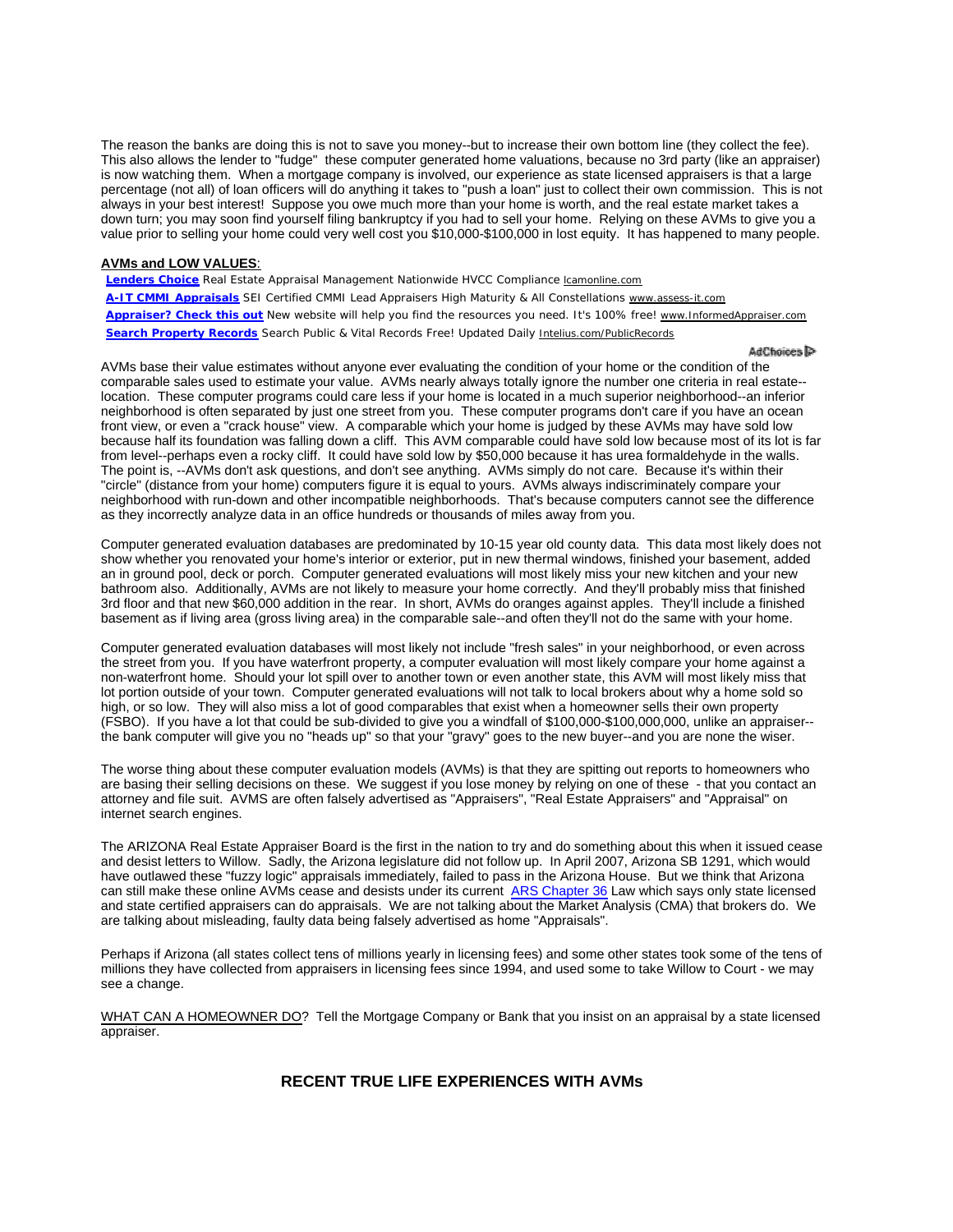## **A State Certified Appraiser writes in October 2004:**

I've got a story to tell:

I am a state certified appraiser with 21 years of experience with two professional trade designations; thus I am highly overqualified to do mortgage origination appraising. LOL.

Be that as it may, two years ago I was contacted by a pension fund asset manager to render an opinion of market value on a property two years past. It seems this fund manager had purchased several hundred million dollars worth of paper and was doing an audit. The initial request was for a 2055 exterior, however, much of the information I obtained from public records and title company records was conflicting and thus I was able to upgrade to an interior inspection.

The subject property was located in a neighborhood surrounded by homes in the \$1.7 to \$2.4 million dollar range. The subject had the same assessor's book and page numbers of the \$2+/- million homes that had sold with the time of the effective date of the retro value. Furthermore, the year built stated on the title company records and square footage were consistent with the million dollar homes. So far so good?

Turns out the subject property was actually built in 1949 and had an addition of 2,000 square foot which included a 650 sq. ft. garage and a 750 sq. ft. enclosed patio. Furthermore, the subject backed directly to a railroad spur which abuts a major interstate freeway. The indicated year built 2001 was actually the permit date that somehow got on to the title company record and the additional 2,000 square was actually only 500 sq. ft for a master bedroom, sitting area and bath.

The reality was the home was a vintage post-WWII 1949 rambler with several fair quality additions. **The true value of the home as of the effective date was \$750,000 (75% of that was land value).** 

## **The company that the pension fund had bought the loans from was using Automated Valuation Models (AVM's) and the AVM had an estimated value of \$2.2 million for the home.**

Oh yeah, there was a first (loan/mortgage) on it from that company of \$1.35 million. Needless to say within five minutes of my office sending the report to the client I received a phone call with a panicked individual screaming that I must have appraised the wrong house. Apparently there were dozens of other properties in the same area, all valued by AVM's.

After speaking with the client I received a phone call from the firm's legal consul advising me that my services are no longer needed and stated that if I discussed this with anybody they would bring suit for violation of the confidentiality of the client/appraiser relationship. I'm certain they buried the report along with everything else.

This is just the tip of the iceberg as the AVM Titanic has already struck the iceberg and yet the band continues to play on.

## **What comes next will make the S&L (Savings & Loan) crisis look like a game of Old Maid!**

**An appraiser in Massachusetts writes; In December 2001** a homeowner called me to do an appraisal. This homeowner told me on the phone that 2 days prior he paid \$20 for an on-line AVM report. This AVM report said that his home was worth only \$214,000. The local City Assessor valued his home at \$190,000--so he figured it was right. I went out there and did an in-depth appraisal and found this home was worth \$250,000. I had many comparables to support this. What if this homeowner relied on this AVM when he sold his home. In reality, that \$20 report would have cost him \$36,000.

## Steve K

**In January 2002, an appraiser in Maryland** reported this about attempted bank manipulation; "This is new one. AVM came in \$6,000 lower than appraisal (full 1004 - with/interior inspection, with good comparables..). Well - Underwriter is concerned - thinks value should be lower, wants 3 more comparables -I just want to scream - SCREAM.... B IN B

#### **ANOTHER AVM "horror story":**

I appraised a HUD repossession for the mortgage company representing the buyer of the home. The sales price was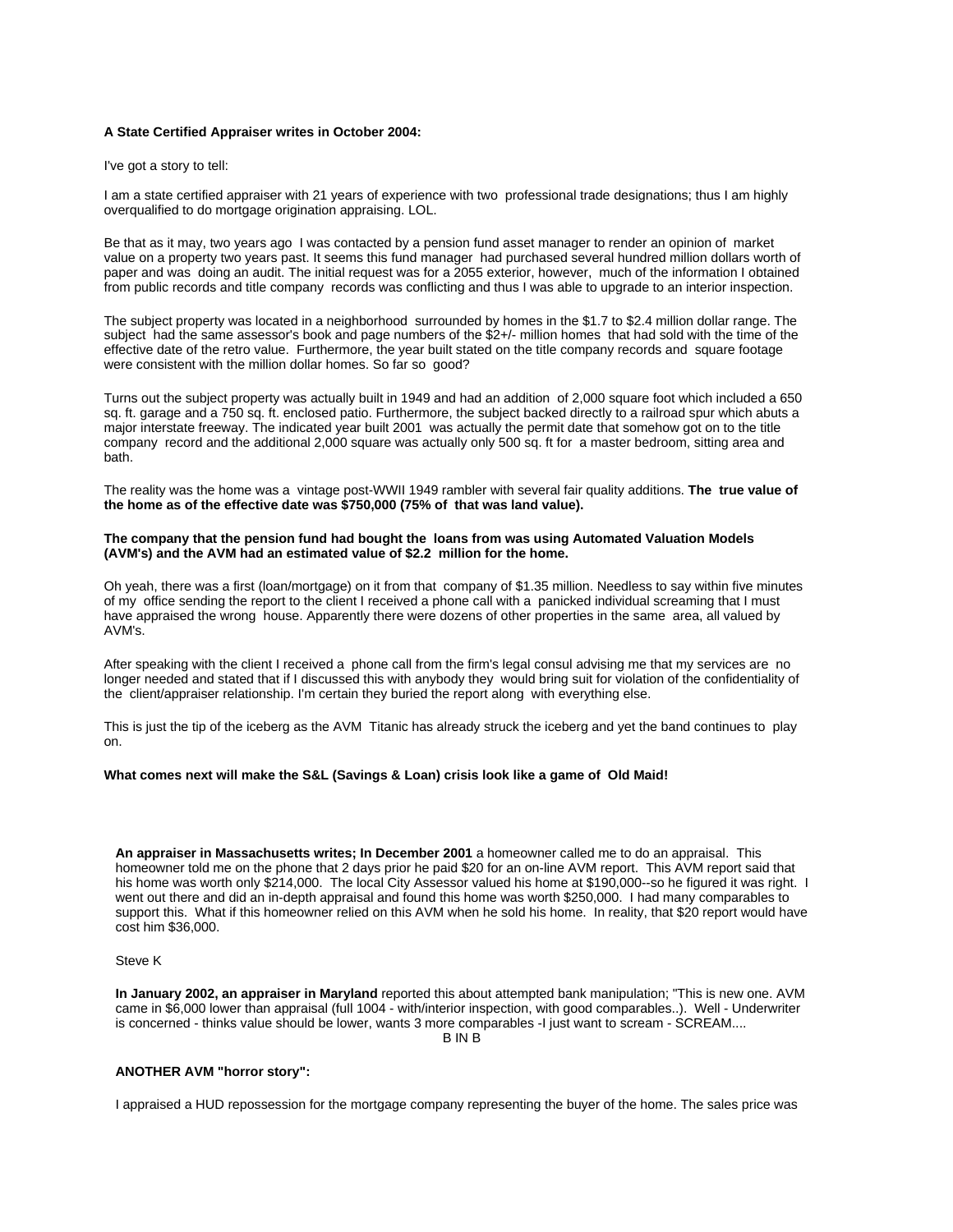#### \$95,000. My value came in at \$124,000.

It was a track home approximately 1600 square feet with a pool but in a single subdivision that was surrounded by \$250,000 custom home sites. There were no sales within the subdivision within the past the 6 months. I had to go further out in my search for comps to find a very similar subdivision to find suitable comps. There were no comps in the subject's subdivision, nor in that nearby similar neighborhood as low as \$95,000.

The Lender ordered a field review because, little did I know, an AVM came in at \$95,000 and set the list price the realtor used. The AVM must have had to use very old comps to find any comps in that subdivision, especially sales as low as \$95,000.

The review appraiser come in with the same value that I did. Prior to that field review I was treated like there must be something wrong with my appraisal until the review appraiser confirmed my results.

Why would I intentionally come in that much higher than the sales price, especially knowing full well it was going to cause me problems with that higher value. I had no choice, THAT WAS THE MARKET VALUE. What was I supposed to do, lie or make up comps to make everybody feel warm fuzzy about AVMs.

#### **Another AVM Horror Story (1 Jan 2002):**

I went to homeadvisor.msn.com site and entered my home address in their valuation software. It says "Home Values provided by Freddie Mac" on the site. Not only was the last sales price reported for my own home incorrect by \$34,000, a quick check of county records confirmed the sales prices of the comparables were incorrect by \$25,000- \$35,000.

Where are they getting these sales prices? It's bizarre. I predict the (improved) AVM programs of the future will be bundled with the desktop underwriting software and will be as quick and easy as a credit report for the lender. If it gives the lender the value they want, and the AVM is acceptable to the secondary market, then appraisers will never know about the loan. I see no future in appraisers selling AVM's (as some would like to have us believe), they are another tool for the lender. Diana M., Washington State

# **March 2002, an Appraiser writes:**

Been on the hustle lately and happened into a town hall the other day and ran into an old attorney friend of mine and we started to chit chat and I said by the way what do you think about those AVM jobs; here's his response-

had one closing all set & ready to go and noted a glitch, they didn't have the second mortgage payoff noted, so I called their closing dept. and they said - go ahead & close our "Title Search" shows no such item. He closed the deal and said to me quietly chuckling, someone just lost \$50,000 hehehe\* At this rate it won't be long folks, just wish I was on the end of one of those \$30,000 to \$50,000 giveaways.

# **In March 2002, an Appraiser writes:**

Just finished a rebuttal to a client where the value was questioned by the borrower (refi). The borrower had gone to one of the on-line valuation services and had six sales. Of the six, three were generally comparable. All three sales were inaccurate, reporting sales prices in the \$190's whereas the actual MLS sales prices were in the 160's - 180's. Given the errors (invariably where the sales prices are reported higher than actual), I foresee some significant longterm problems for lenders who rely only on these methods. That is, as long as appraisers exist. After that, we will have rampant inflation of values as there will be no real check on realtor and lender actions.

# **In May 2002, an Arizona Appraiser writes:**

I conducted a full appraisal report on a very typical, conforming home in one of the only tract subdivisions in the small town in which I reside. I state this to clarify that in my opinion, this neighborhood is one of the simplest subdivisions in my town in which to estimate market value, due to the high degree of similarity in housing quality, size, age, etc. My appraisal report stated the appraised value of the home as \$123,000, with good market support from very similar, very recent comparable sales with few adjustments.

The borrower thought the property was worth \$135,000, was upset with my value conclusion, and insisted that another appraisal be conducted. Another appraiser completed an appraisal report, and concluded the property was worth \$125,500. The borrower was still unhappy with these results, and filed a complaint with the state appraisal board against me and the other appraiser.

Now here is where it gets interesting. The documents provided by the appraisal board related that **the borrower had originally been provided with a "desktop appraisal" by the lender (an AVM), which estimated the home's value**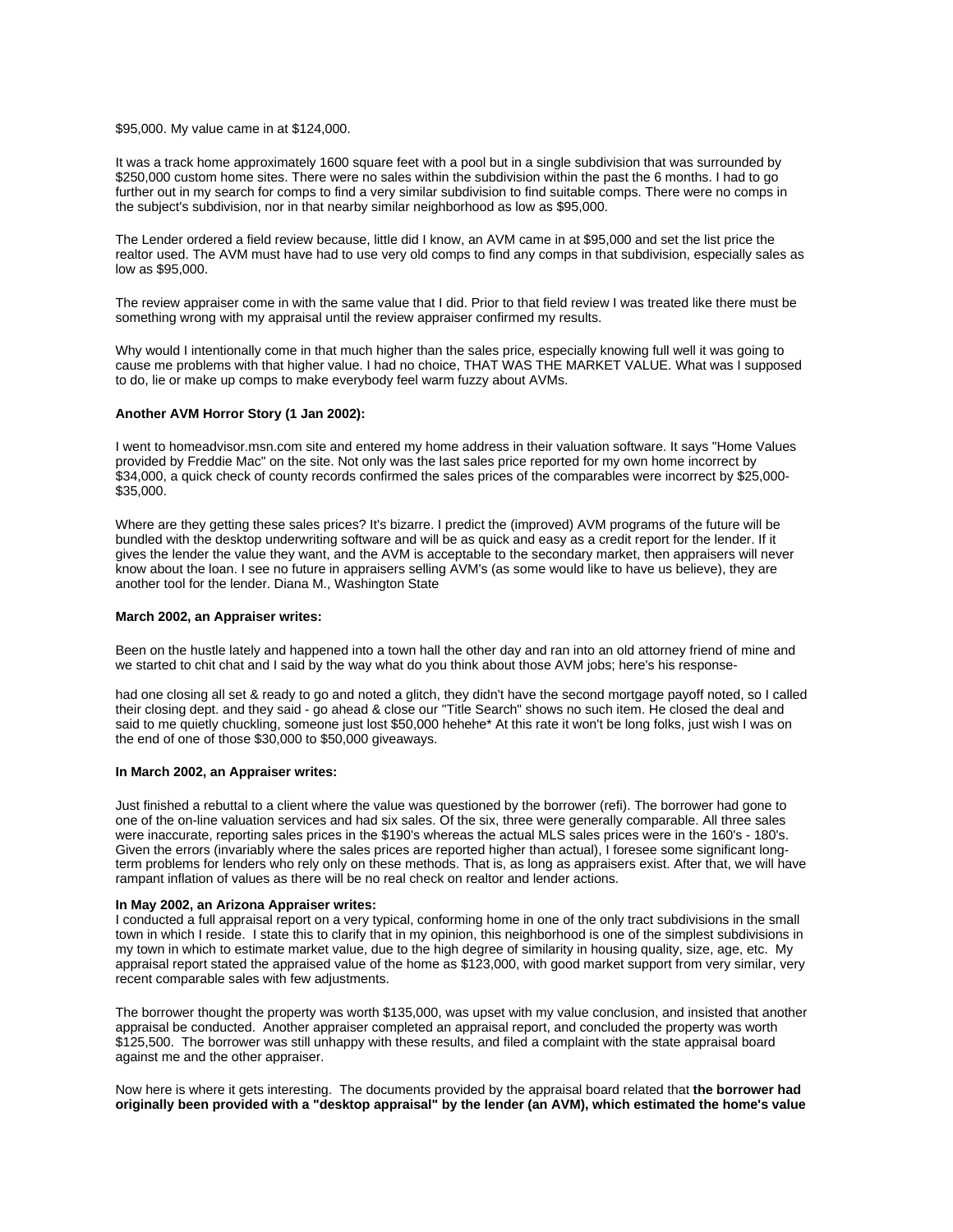**as \$93,000! This valuation was lower than the original purchase price of the home 6 years prior, in an area which had experienced moderate appreciation over the entire period.** The lender had decided to decline the loan, based upon this "desktop appraisal", but the borrower had the good sense to insist on an appraisal completed by a state licensed appraiser.

I found it quite interesting that **two independent appraisers, completely unaware of the fact that both were conducting an appraisal of the same property, came to conclusions that differed by only \$2500, or 2%, but the lender's AVM provided a value estimate that was \$30,000 to \$32,500 lower! And this was on a VERY SIMPLE appraisal assignment with ample market data.**

The consumers and the taxpayers in this country need to become educated about the dangers of utilizing these faulty, unproven systems to estimate the value of the largest and most important investment most will ever make in their lifetime. If not, we will all bear the costs of an insolvent mortgage banking industry.

Mike

#### **In August 2002, an Appraiser writes:**

Within the same week, two borrowers had basic screaming matches with their lender on the drive by and AVM values arrived at the week before. In both cases, the lender did not want to order an appraisal. In one case, the AVM (Automated Valuation) estimated the value of this waterfront property at \$250000. My appraisal with recent comparables in the same area, similar linear WF (water frontage), and similar GLA (size/gross living area) on the homes came in at a conservative \$375000. The AVM utilized all the sales in the area of which the majority were not waterfront homes. God help us.

# **A Homeowner writes in August 2003:**

Last year my home was appraised for an equity loan, and was valued at \$142,000. The bank established a line of credit based on that amount, and I have tapped into it and now owe a total of\$130,000 on my house. At the time, I thought the appraisal high, but my banker assured me that these folks knew what they were doing. Okay, so now, a year later, interest rates are rock bottom and I apply for a consolidation loan. I was approved on the spot, and given a rate of 5.35% which would have made about a \$200 difference in my mortgage payment. They decided to do an onsite appraisal this time. Guess what - my house is only worth \$114,000. This is a fine mess. I don't get my interest rate reduction, and am upside down in my home. I believe they used an AVM last year.

Do I have any recourse in this matter? Or is it just my tough luck that I am now upside down in this house?

Any advise or opinion you might have would be much appreciated.

Judy C.

**FHA Appraisals** Top FHA Appraisers, FHA/HVCC 50 states, 48 hr turntime, Quality! www.Nationwide-Appraisal.com

**Calif. Appraisal Training** Become an Appraiser in CA! Fast Career Training Online. CA.RealEstateLicense.com

AdChoices<sup>D</sup>

See article; **Fannie Mae Weighs Elimination of Some Appraisals**

See "Fannie Mae & Freddie Mac - The next Enron?"

#### **Fannie Mae Appraisal Waivers Questioned**

(January 8, 2002) -- In a move that has drawn fire from appraisers, Fannie Mae is allowing some mortgage lenders to forego appraisals on sales and refinancing for a \$50 fee.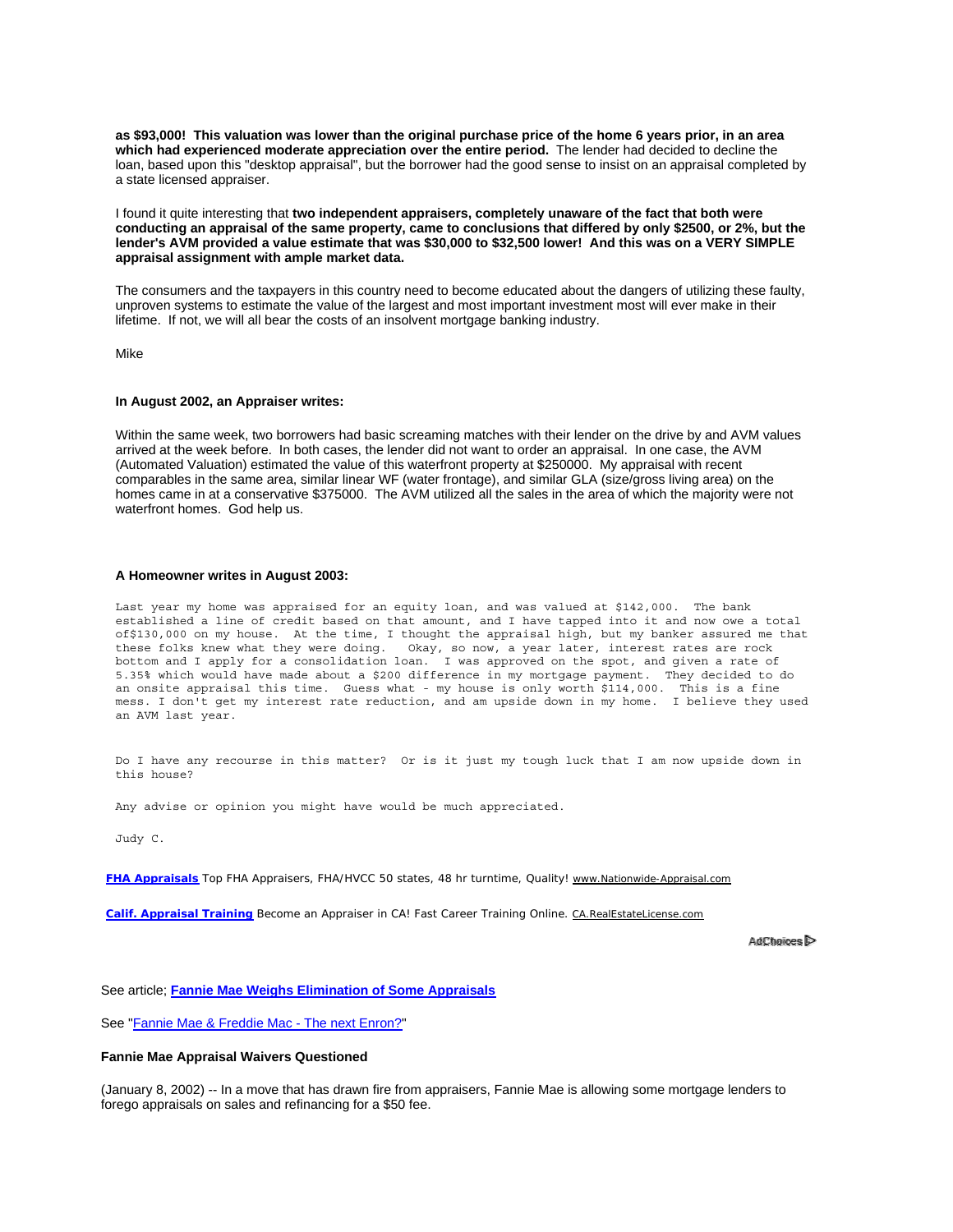Through the property inspection waiver pilot, lenders can close mortgages more quickly, offer savings to cost-conscious borrowers, and quote lower rates. Additionally, these lenders avoid contractual warranties to Fannie that normally could trigger financial penalties in the event that a home's value is stated inaccurately.

The waiver could lead to the same problems experienced during the savings and loan crisis of the 1980s, when thrift institutions lost billions due to recessionary lending based on inaccurate appraisals, says Frank K. Gregoire, chairman of the NATIONAL ASSOCIATION OF REALTORS Appraisal Committee.

Appraisals are necessary to determine a property's worth. Although a home may look fine on the outside, the interior could be plagued with building code violations that go unnoticed without an appraisal, says Richmond, Va.-based appraiser Patrick Turner.

Appraisals are not being banished altogether, says Fannie Mae, but eliminated when adequate electronic valuation data is available. Most applications received through Desktop Underwriter, Fannie's automated underwriting system, require no appraisal or only an exterior inspection; very few need a complete appraisal.

Although Fannie's program appears to save both borrowers and lenders money, appraisers like Turner say that saving a few hundred dollars on an appraisal cannot compare to the thousands at stake for borrowers who pay more for a home than what it actually is worth because they waived this process.

Source: San Diego Union-Tribune (01/06/02); Harney, Kenneth R.

# **A Homeowner writes in May 2006**:

Our family has owned a home in Oceanside with a lovely ocean view since 1988. We have steadily updated and remodeled this property with major, permitted renovations conducted in the early 1990's and the late 1990's. However, I learned from an appraiser in the early 2000's that the county records had incorrect data on file about our home. So, we contacted the County appraiser's office in , and a county appraiser was dispatched to our home to measure the square footage and to count bedrooms and bathrooms. Our true square footage is about 2700, and we have 4 bedrooms and 4.5 baths, as the appraiser verified. She then filed that correct information with the county. Since that correction was made and filed, every time a real, human appraiser comes to our home, I provide for them a copy of the forms that the county appraiser filled out after verifying the data and the appraiser uses the correct data about our home to select and compare "comparables." That approach worked well through the appraisal that we had conducted for refinancing in March, 2005 when the home appraised for \$910,000.

However, when we tried to refinance again in April, 2006 with an appraisal of \$1,000,000, we were met with a ridiculous response: the lender, GE Capital, flatly rejected the appraisal and gave the mortgage broker, Advantix, very wrong information about the comps and concluded that the "value was not there." The broker then informed me that the appraiser "had done you no favor in falsely inflating the appraisal "thereby insinuating that the appraiser or I or both had attempted to misrepresent the facts supporting the appraised value of the house. Nothing could be further from the truth, as I-- an argumentative lawyer -had conducted very thorough research about the property's probable value prior to beginning the refinancing/reappraisal process.

From another mortgage broker (one who learned the business from Ameriquest), I have just learned that now lenders tend to use AVM's to reject or approve appraisals. I believe that the use of AVM's explains GE Capital's very wrongful flat rejection of our appraisal and our loan. It is wrong, because it shows a complete lack of diligence in evaluating our property and tends to "redline" neighborhoods based on the average value range of nearby properties sold -- whether those properties are truly comparable or not. [In our case, the nearby properties sold in the past six months all sold for a high of about \$850,000. But none of them were comparable in size, amenities, or view.] Our appraiser, therefore, used two of those nearby properties and made appropriate adjustments and two other, not so near properties, that were more comparable.

Because the appraisal was flatly rejected with no opportunity for appraiser rebuttal and because the broker accused the appraiser of malfeasance -- based on false data about our property derived from the lender's use of AVMs -- I am now prepared to bring suit against Advantix and GE Capital. Our case was made worse because, due to Advantix's misrepresentations about the speedy, routine nature of GE Capital's appraisal review process and due to our pressing business need to conclude the refinancing by April 30, we had already signed the loan documents on April 20. GE Capital did not even tell Advantix and/or Advantix did not tell us about the flat rejection of the appraisal and did not make the accusation of appraiser/borrower malfeasance until May 1. As late as 11 am on April 28, Advantix' representatives were still indicating that the loan would "fund" as soon as the review appraisal contingency was "checked off."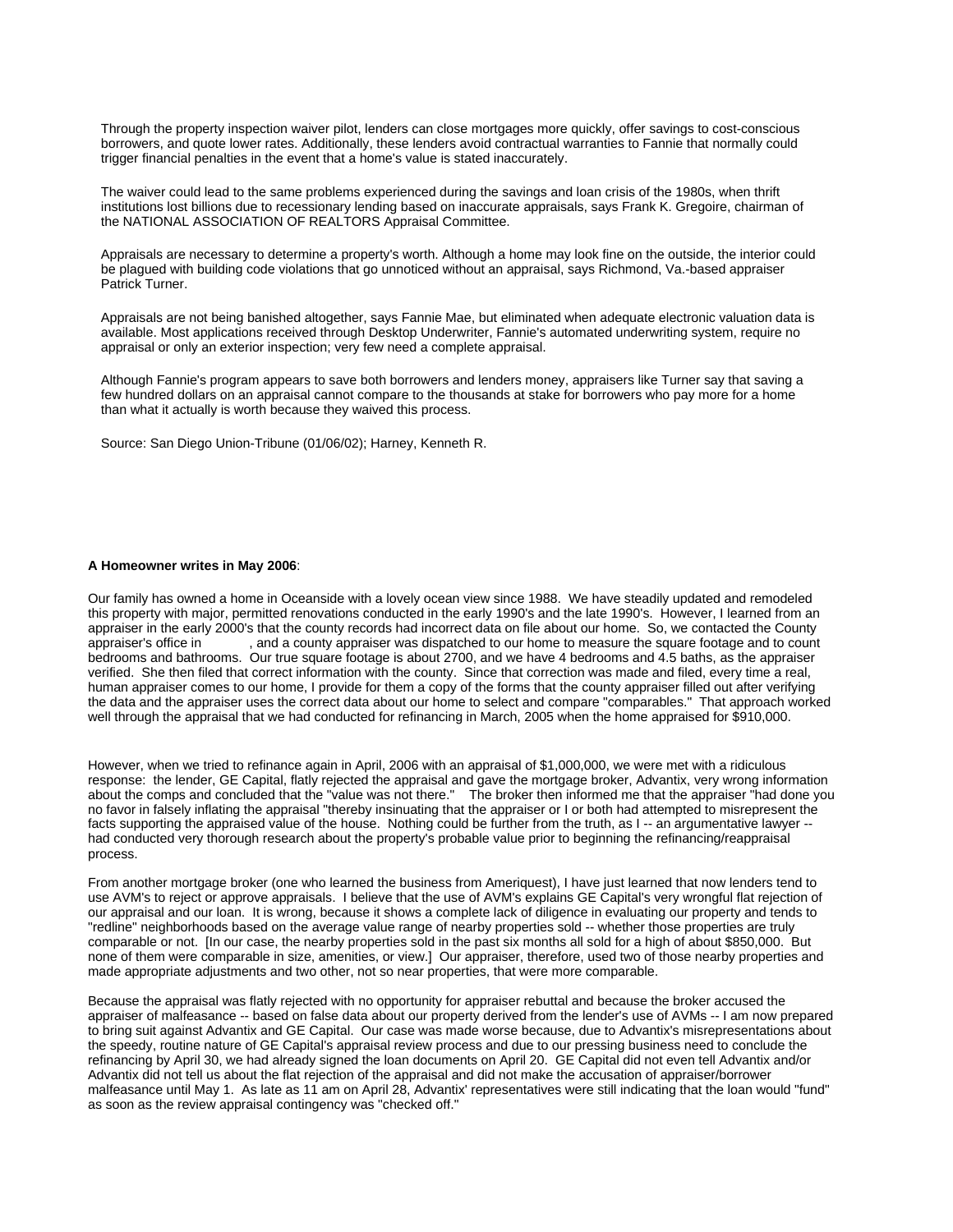Now, I am seeking, of course, to refinance with other lenders, but in the meantime, our most comparable "comp" on our appraisal may become too old and I am consuming many hours contacting the AVM data services trying to correct the data they are reporting. For one lender, we are also considering paying yet another appraiser who will conduct a back-up appraisal.

If any of you have any clients who have been similarly harmed by lenders' AVM practices, I would very much like to speak with them to see if there truly is power in numbers to stop the ignoring and rendering useless of licensed, proper appraiser's efforts.

Thank you.

Ellie Ebbs-Byers Oceanside, California 92054 conniecbrown@cox.net

## **An Appraiser writes in July 2006:**

Several months ago we received an order from a client who was doing a refinance on a friends two family rental property.

During the sales comparables search/research we found that the value was about \$30,000 less than the homeowner's value.

Our client than said that he was going to order an AVM. On receipt of the AVM data he suggested that the AVM's data indicated a value of \$30,000 to

\$40,000 more that what we were finding.

At our request the loan officer sent us a copy of the AVM.

It contained data on 17 properties. I researched every property listed in the AVM. Out of the 17 properties listed, 15 were condominiums and only two were two family units. Even these two, though they were two unit rental properties, were not similar in terms of bedroom, bathroom count and GLA and really could not be considered as appropriate sales comparables.

I completed the report with the sales comparables that I found and the loan officer on reviewing my report ( yes, he actually read the whole report) concluded that I had written a creditable report and the report was accepted by the lender.

The point is that after this experience the loan office/client "learned" that AVM's may NOT be very accurate and useful in determining the value of a property. He also realized that after some additional reflection that AVM's don't "see" the property and cannot take into consideration the actual condition of the property.

The other lesson learned by the loan officer is that he could have potentially put his friend upside down on this property.

This situation ended with a positive. However, I cannot help wondering what would have happened if the loan officer had not taken the time or given us an opportunity to do the research. The lesson we learned is: if you are confident in your research, knowledge, experience and sources; stick to your conclusions.

In the meantime, I'm still trying to determine what adjustments to use to compare a condominium to a two family rental property... If any one has any ideas....

Jerry Kedziora jerry@premiergroupappraisers.com

# **October 2006**

**Not about AVM's. Driveby exterior appraisals have the same loss potential/problems as AVMs...**

Let them cut their own throats. Just last week an underwriter asked me why my appraisal came in \$90,000 lower (\$145k) than appraiser who did a Exterior only Driveby appraisal (\$235k) in the spring of this year. My answer- whoever ordered an exterior driveby only appraisal in the spring is to blame. Inside it is in Poor-Average condition with NO kitchen cabinets. And it has additional functional obsolescence (other than no cabinets). It has very steep/dangerous stairs from the 1st-2nd floor.

Looking at the outside, the spring appraiser actually thought this was in Good/renovated condition, and sought comparables in good renovated condition.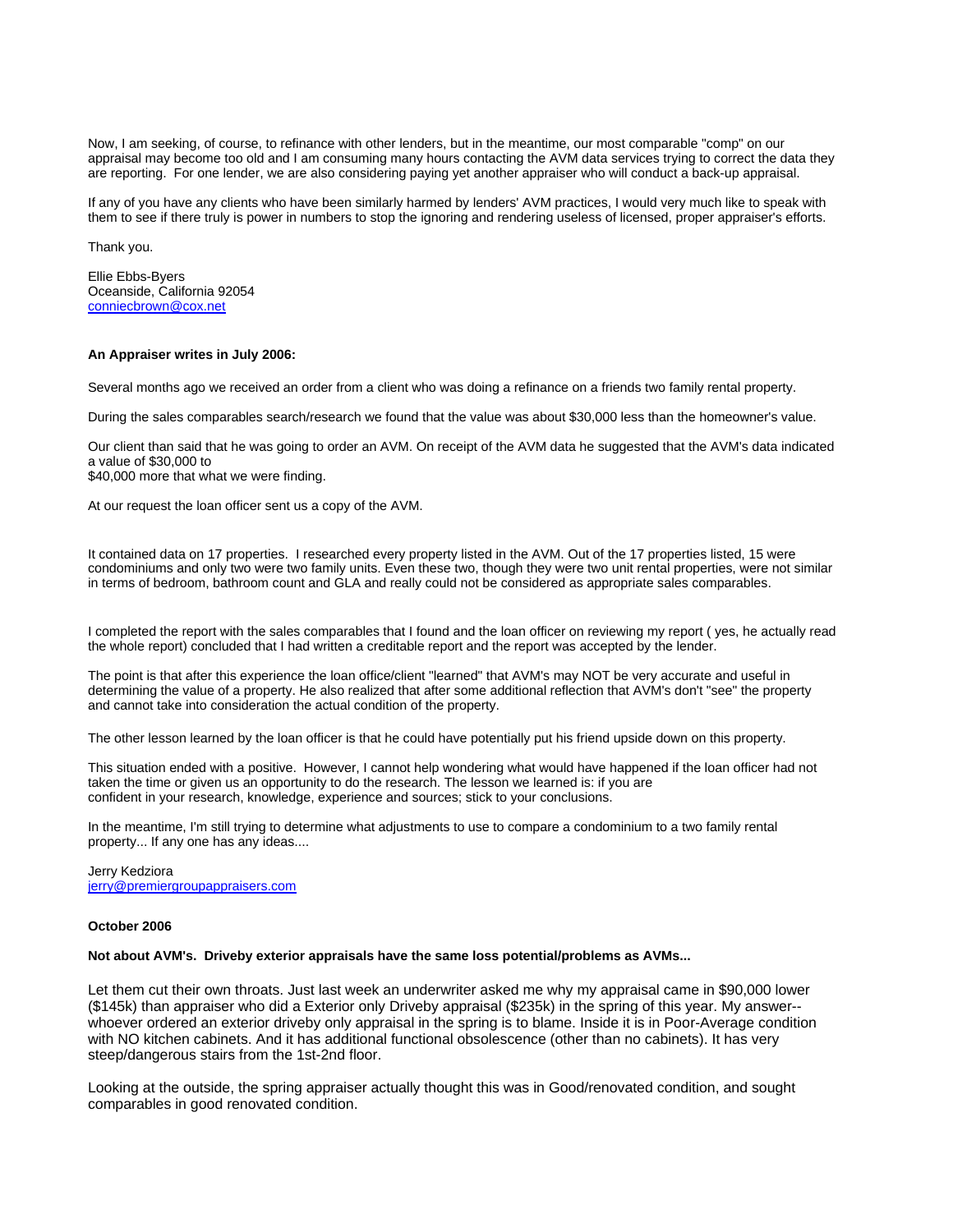To make matters worse, the appraisal I did last week was in conjunction with a repossession/foreclosure. The homeowner put nothing down when he bought the home a few years ago for \$140,000, and simply walked away. He is probably someplace on a sunny beach in Mexico enjoying the \$70-\$80,000 or so he made off the lender by refinancing for \$235,000 last spring, based on an exterior inspection only appraisal. The homeowner certainly didn't put any of that refinance/cash out money back into the property.

I imagine this is happening over and over now. Once these \$90,000 losses begin to add up and come home to roost, the lender's investors should probably have a "field day". Unless the lender hides these.

Similar losses are happening via AVM usage also. And they will get worse as markets fall nationwide. Did I mention foreclosures are everywhere in Massachusetts now.

Steve Keohane **Massachusetts** http://AppraiserCentral.com

rk posted Message 10523 in the Appraisal Talk

Dated : October 05, 2006 at 00:49:00 Subject: Re: AVMs gain acceptance

I did a drive by last week. We have pretty good public records here and I had an old MLS listing with interior pictures from a year or two ago when they bought the house. The house looked nice from the exterior. I had 2 comps in the subdivision and 2 from a neighboring subdivision, all similar acreage, similar age, quality, design, etc. I appraised the home for \$240,000.

The lender came back with several stupid stipulations, but the last one really made me laugh.

"We had an AVM run on this house last week and it came in at \$340,000, please explain the \$100,000 difference between your appraised value and the AVM value."

I explained to them that I couldn't possibly even comment on the AVM without seeing it and suggested that they show my appraisal to the computer that generated the AVM and ask it the same question :).

October 2007

An appraiser wrote:

This is for your AVM files. I did a report on a 4-bedroom 1400 square foot house. I estimated it to be worth \$200,000. My loan officer called me a week later to ask that I add a specific comp the lender provided. Reason: an AVM came up with \$216,834 value for the house. The sale they wanted me to use a 2-bedroom, 760 square foot house. Reason: the county had the subject's gross living area at 700 square feet (the current owner bought the property in 1997, had done remodeling but no additions). The thing that surprised me the most was how much credence the people my loan officer was working with gave to the AVM \$216,834 value, they didn't even dare round up or down.

Dusan

December 2008

In May 2007 I went through Wells Fargo Financial for a refinance.

They came back with a value of about \$ 263,000, which I found out recently that they got from an AVM.

They provided me with a 95% loan to value loan.

I am going through the same market crunch that most people are going through right now and I was trying to find out if I could refinance with a lower rate or what I could do.

I found that my loan is upside down as a result of the AVM. I had a retrospective appraisal done on my home recently. The appraiser went back to May 2007, pulled comps that existed at that time, etc. He came up with a May 2007 value of \$ 211,000.